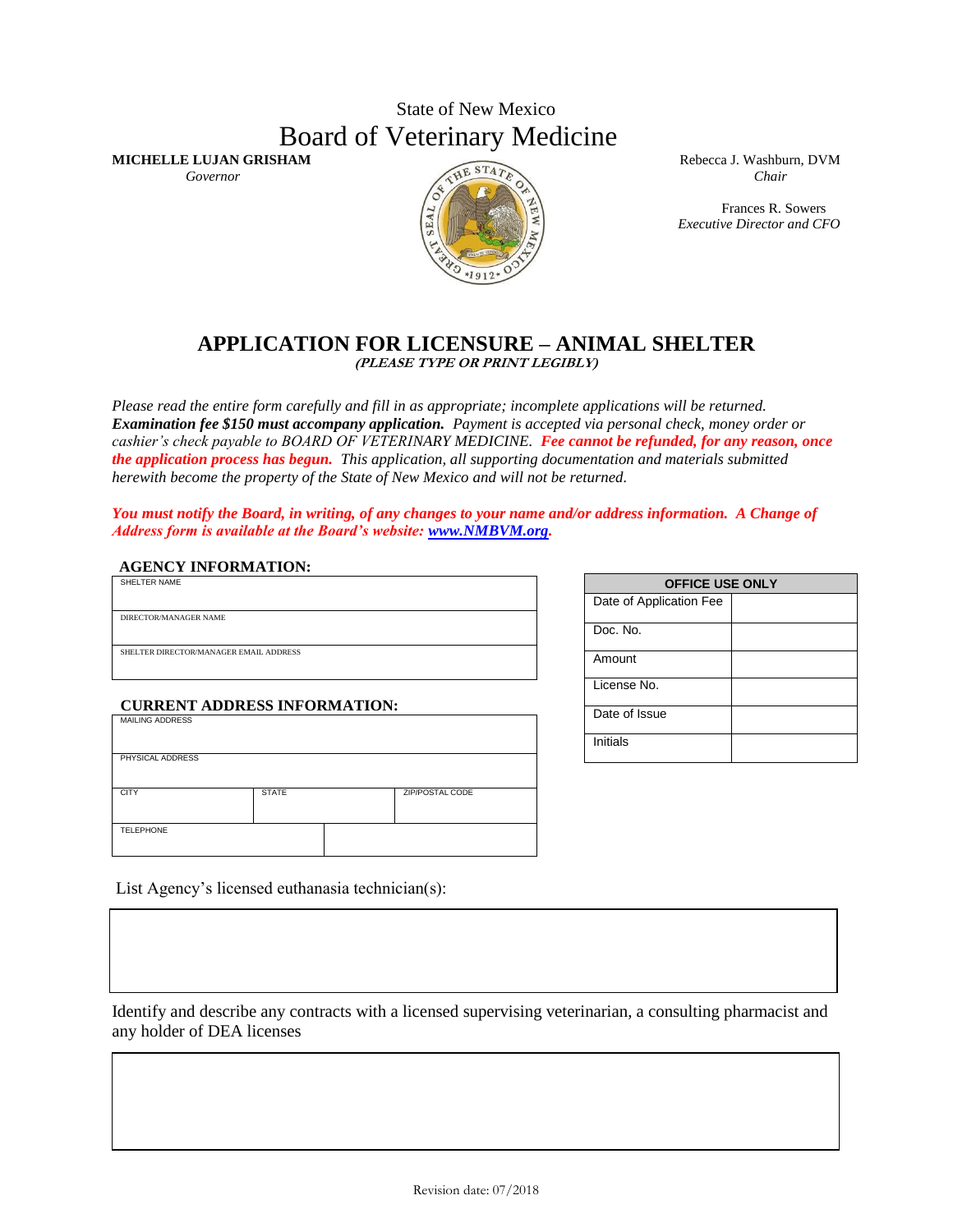Revision date: 07/2018

Animal Shelter agrees to**\***:

**A.** have at least one licensed euthanasia technician on staff who shall at all times be assisted by a trained assistant as specified in 16.24.3.11 NMAC for each method of humane euthanasia;

**B.** provide the names of current licensed euthanasia technicians at the time of renewal for licensure and shall notify the board when there is a change in licensed euthanasia technicians at the agency within 30 days;

**C.** have a written contingency plan for providing euthanasia in the event the shelter is without a licensed euthanasia technician;

**D.** notify the board in the event it no longer has a licensed euthanasia technician on staff within 72 hours;

**E.** keep accurate controlled substance and dangerous drug logs, in compliance with applicable State-controlled substances laws, which shall be inspected quarterly according to the guidelines of the New Mexico Board of Pharmacy and shall be made available to the Board-approved animal shelter inspector;

**F.** identify and describe any contracts with a licensed supervising veterinarian, a consulting pharmacist and any holder of DEA licenses;

**G.** comply with Board inspections; and

**H.** provide any other information or verifications the Board may request.

### **\*Sheltering providers that do not perform euthanasia are exempt from complying with terms A-F.**

*I herein affirm that I understand fully all conditions, requirements, and/or statements set forth in this document. I further affirm if I did not understand any part or portion of this application, I requested and received from the NMBVM explanation(s) to my complete understanding.*

**NOTARY PUBLIC**

SIGNATURE – Shelter Manager or Licensed Supervising Veterinarian DATE

STATE OF

COUNTY OF SEAL

NOTARY SIGNATURE DATE